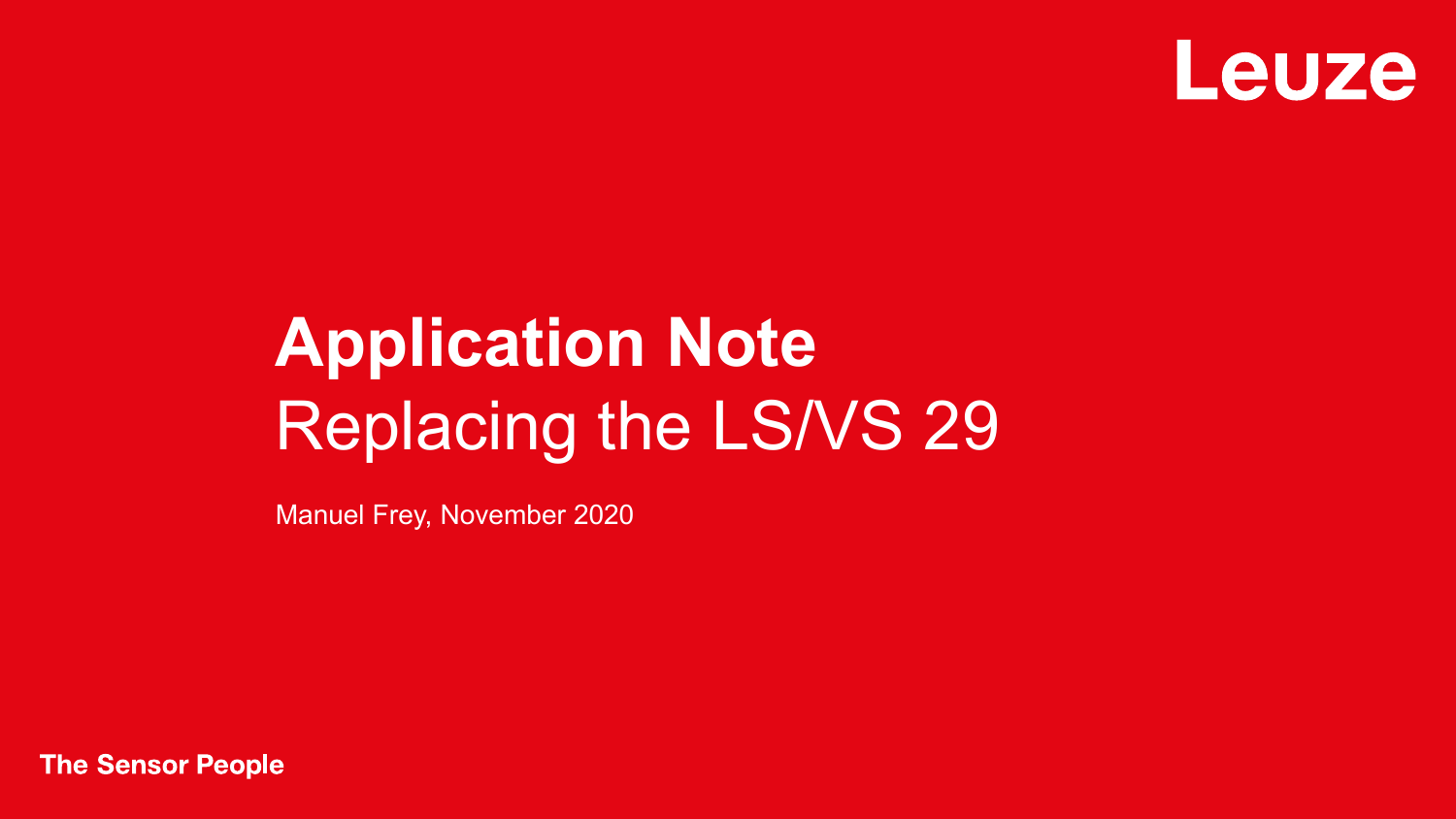27.01.2020 Fügen Sie die Fußzeile über das "Kopf- und Fußzeile" Menü ein. 2 © Leuze electronic GmbH + Co. KG / confidential

## **Agenda**

- The LS29 / VS29 is phased out by end of 2020
	- 50080860 VS 29/44.8
	- 50080861 LS 29 SE-L
	- 50080862 LS 29 E-L
- There is no replacement on hand since today's sensors are based on different designs.
- For the case that a through beam sensor of today's portfolio (e.g. Series 25) fulfills the sensor requirement of the application, integration might be simplified.
- One requirement is that the customer has single-sensor application and not a cascade of LS29 sensors. This means that the proposal explained on the next slide might work for applications where only one LS29 pair is installed, because the proposal is sensitive on crosstalk.
- Remark:
	- it's recommended to change existing cables and use cables recommended for the replacement sensor.
	- If an exchange of cables is not possible, it can be tried to reuse existing cables (proper functionality not guaranteed). The next slide explains how existing cables (initially recommended for the LS/VS29) might be reused.